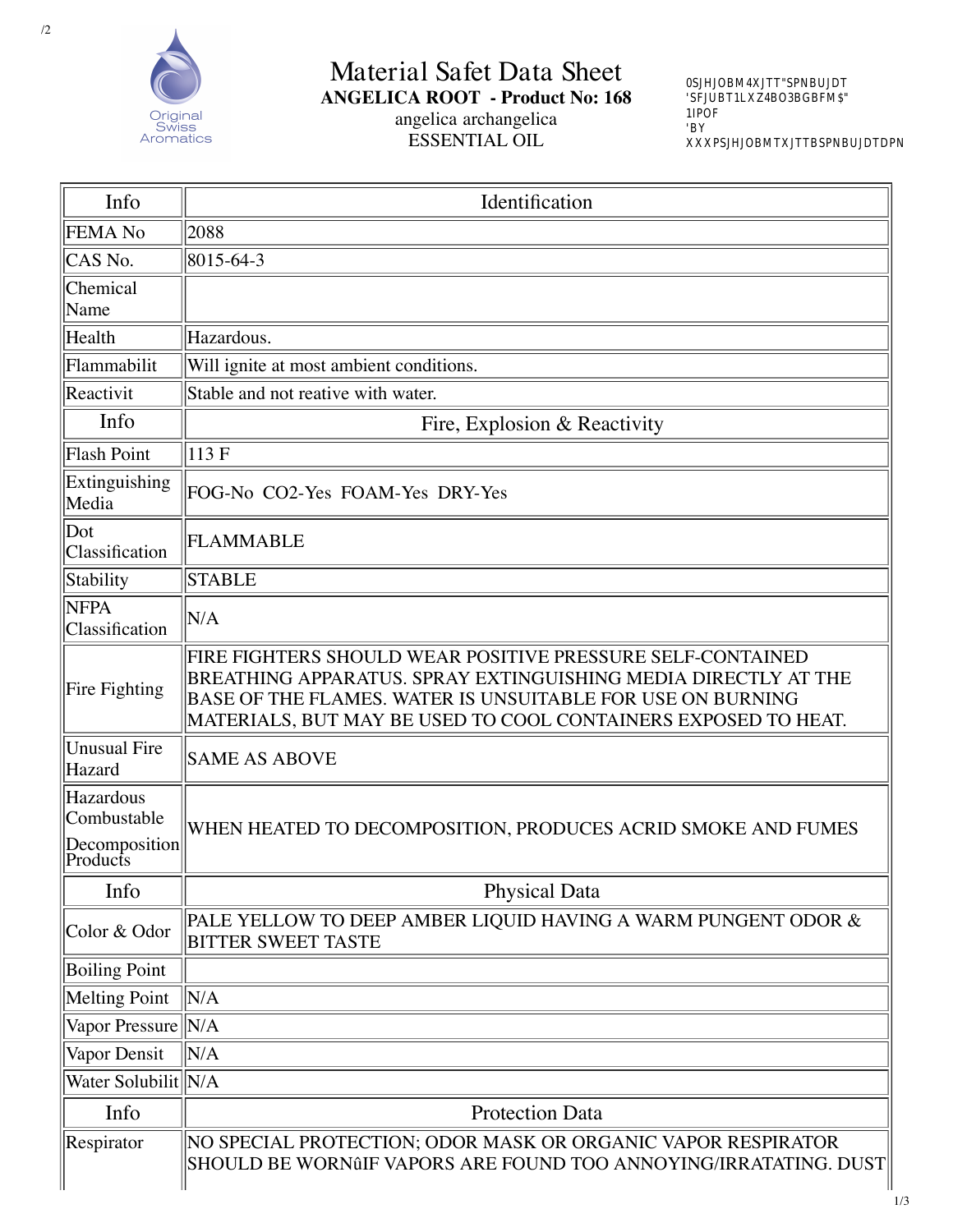|                                      | <b>MASK FOR POWDER ONLY.</b>                                                                                                                                                   |
|--------------------------------------|--------------------------------------------------------------------------------------------------------------------------------------------------------------------------------|
| Ventilation                          |                                                                                                                                                                                |
| Skin                                 | USE OIL SOLVENT RESISTANT GLOVES                                                                                                                                               |
| Eye                                  | USE CHEMICAL SPLASH GOGGLES OR FACE SHIELD                                                                                                                                     |
| Other                                | USE PROTECTIVE CLOTHING AS NECESSARY                                                                                                                                           |
| Info                                 | Occupational Exposure Limit                                                                                                                                                    |
| Threshold<br>Limit                   | N/A                                                                                                                                                                            |
| <b>OSHA</b><br>Permissible<br>Limit  | N/A                                                                                                                                                                            |
| Carcinogen                           | NOT A CARCINOGEN OR POTENTIAL CARCINOGEN                                                                                                                                       |
| <b>NTP Limit</b>                     | NO                                                                                                                                                                             |
| <b>IARC</b> Limit                    | ΝO                                                                                                                                                                             |
| <b>OSHA Limit</b>                    | ΝO                                                                                                                                                                             |
| Carcinogen<br>Notes                  | <b>NONE</b>                                                                                                                                                                    |
| Info                                 | <b>Health Hazards</b>                                                                                                                                                          |
| Material Tpe                         | NATURAL ESSENTIAL OIL                                                                                                                                                          |
| Health Hazard                        | LIQUID MAY IRRITATE EYES-LIQUID MAY IRRITATE SKIN-LIQUID MAY CAUSE<br>DERMATITIS-REPEATED CONTACT MAY CAUSE ALLERGIC DERMATOLOGICAL<br><b>REACTION</b>                         |
| Primary Entry<br>Routes              | <b>INHALATION-SKIN</b>                                                                                                                                                         |
| Health<br><b>Hazard Notes</b>        | photo toxic avoid when pregnant or diabetic                                                                                                                                    |
| Info                                 | <b>Emergency First Aid</b>                                                                                                                                                     |
| Inhalation                           | <b>REMOVE TO FRESH AIR</b>                                                                                                                                                     |
| Eye Contact                          | REMOVE CONTACT LENSES. FLUSH EYES WITH COOL WATER FOR AT LEAST 15<br>MINUTES-15 MINUTES. IF IRRITATION PERSISTS THEN CALL A PHYSICIAN.                                         |
| <b>Skin Contact</b>                  | REMOVE CONTAMINATED CLOTHING, WASH WITH SOAP AND WATER                                                                                                                         |
| Ingestion                            | RINSE MOUTH, CONSULT A PHYSICIAN                                                                                                                                               |
| <b>First Aid</b><br>Notes            | <b>NONE</b>                                                                                                                                                                    |
| Info                                 | Spill, Leakage & Disposal Procedures                                                                                                                                           |
| Spill<br>Procedures                  | IF MATERIAL SPILLED OR RELEASED; REMOVE ALL POTENTIAL SOURCES OF<br>IGNITION.-CONTAIN SPILL WITH INERT NON-COMBUSTIBLE ABSORBENT<br>MATERIAL, AND PLACE IN-APPROVED CONTAINERS |
| Waste<br>Disposal                    | DISPOSE OF IN ACCORDANCE WITH STATE, LOCAL AND FEDERAL<br><b>REGULATIONS</b>                                                                                                   |
| Info                                 | Handling & Shipping Procedures                                                                                                                                                 |
| Handling &<br>Shipping<br>Procedures | STORE IN FULL SEALED CONTAINERS IN COOL DRY AREA AWAY FROM<br>SOURCE OF IGNITION HEAT OR DIRECT SUNLIGHT. FOLLOW GOOD<br>INDUSTRIAL AND HTGENIC PRACTICES.                     |